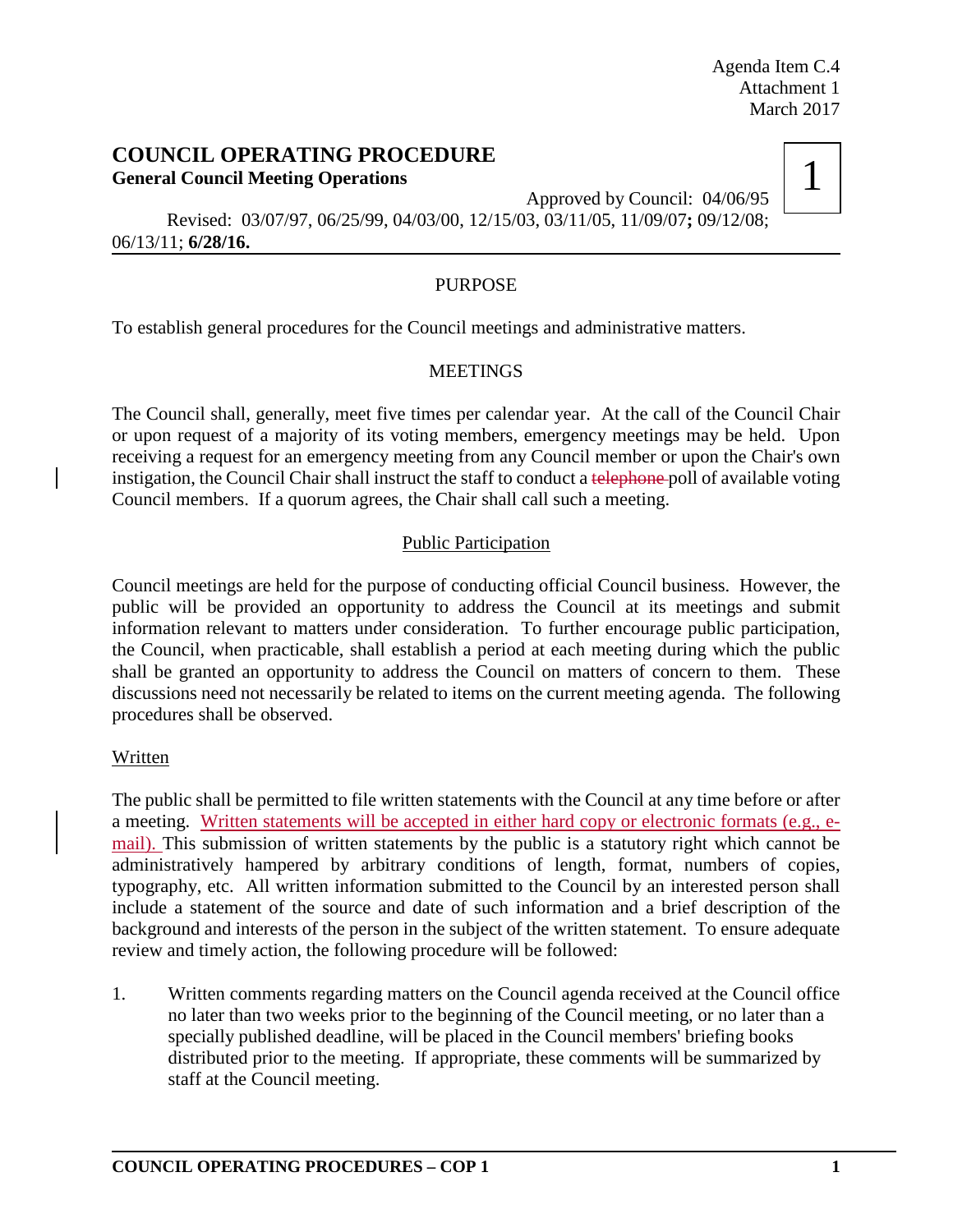- 2. Written comments submitted after the above deadline and by a published deadline during the week prior to the Council meeting will be distributed at the meeting as supplemental briefing material.
- 3. Written comments received after the deadline specified in number 2, above, will not be photocopied or and distributed by the Council staff. In these instances, individuals are encouraged to attend the Council meeting and present their testimony orally and in writing. Written comments submitted in person in support of verbal testimony at the meeting will be made part of the Council's record for that meeting. For such late comments, individuals should submit their written comments to Council staff no later than 5 p.m. the day before the corresponding agenda item is scheduled on the Council's agenda. These written submissions should include the submitter's name, the Council Agenda Item Number, and the Council meeting date. Comments will be accepted in electronic form and hard copy. Hard copy submissions will be converted to electronic form for distribution. Council staff will distribute the written comments in electronic form only. The their own photocopies for distribution. At least 40 copies are necessary, each with the Agenda Item Number written in the upper right corner of the front page of the document. The public should be aware that the Council does not have time to thoroughly review extensive written comments submitted at the meeting. The Council's advisory entities may not have a chance to review such comment at all. The Council will not pay e<del>ollect charges</del> for comments transmitted to the meeting hotel by facsimile machine. Comments submitted that are not in support of oral testimony will be included in the briefing materials for the next Council meeting.
- 4. When multiple copies of the same or similar written public comment is received, Council staff will provide one copy of the material with a notation indicating the total number of copies received. This procedure will be used for written material received in advance of the Council meeting, per numbers 1 and 2 above.

## Oral

Interested persons will be allowed to present oral statements or to participate in the discussion subject to such reasonable rules or procedures as may be established by the Council. Time limits on oral comments may be prescribed. Every effort should be made to set aside a portion of every meeting for public participation. Any oral statement shall include a brief description of the background and interests of the person in the subject of the oral statement. The following procedures will be followed:

- 1. The Council will publish in the *Federal Register* and Council meeting notices the public comment opportunities for each agenda item, as appropriate, and provide a time for public comment on items not on the agenda of the Council meeting.
- 2. Registration cards will be provided at the entrance of the meeting room for individuals wishing to address the Council. The following information shall be included, (1) name, (2) address, (3) affiliation, and (4) agenda item/subject of testimony. After public comment begins on each agenda item, additional cards will not be accepted for that agenda item.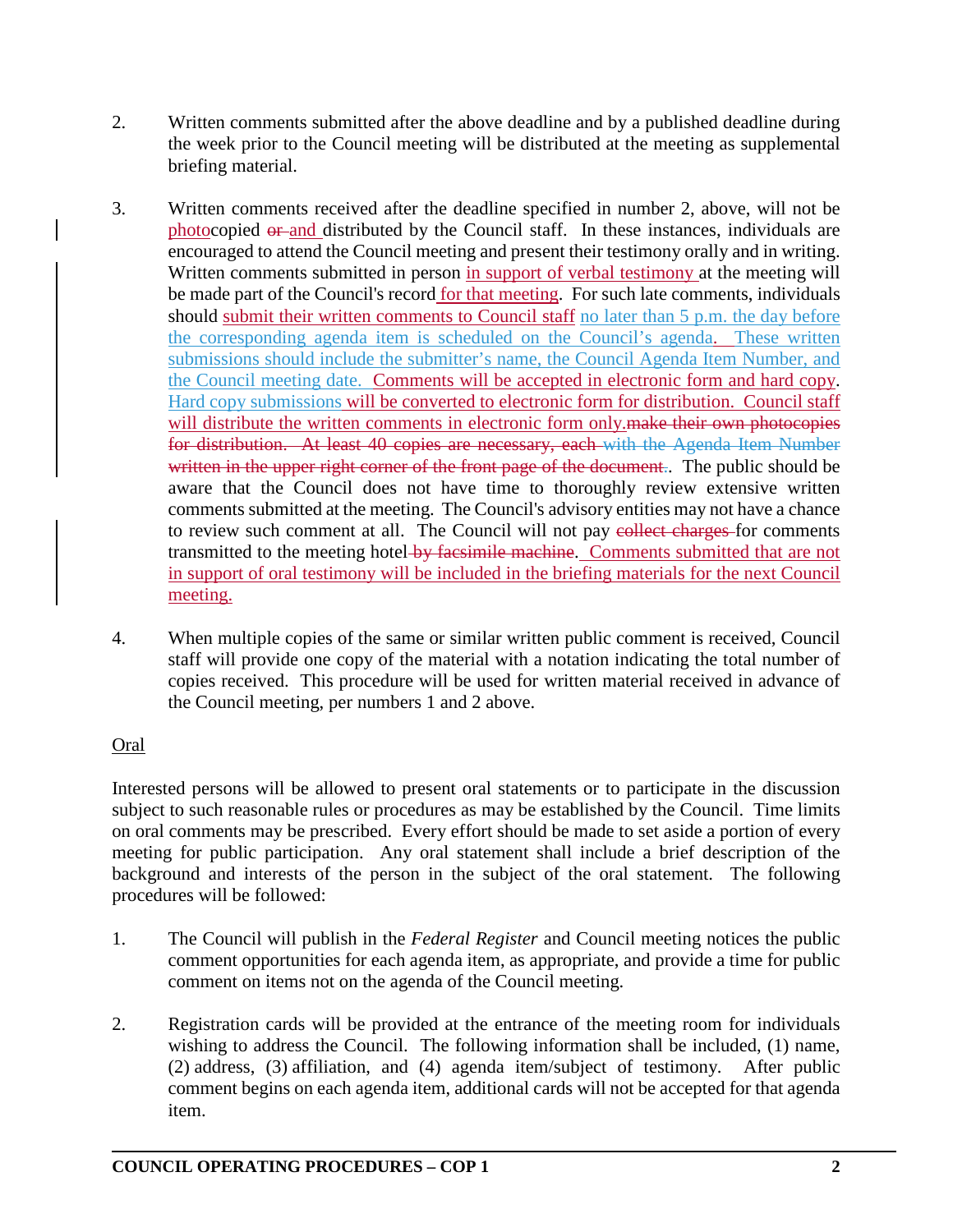- 3. For each agenda item, only one opportunity to testify per person will be allowed. Testimony on behalf of another person not in attendance will only be allowed within the period allowed for the person in attendance.
- 43. At his or her discretion, the Council Chair may establish a sequence for calling on individuals, according to topics to be discussed. Generally, verbal oral testimony is limited to five minutes for individuals and ten minutes for groups or individuals representing organizations.
- 54. Depending upon time and Council wishes, the Council Chair may ask for comments from the public on subjects of interest to the Council after all comments have been made by individuals from the comment registration cards.
- 65. When there are numerous public comments, the Chair may decide to use an alternative approach to expedite the comment process. The following procedure may be used when there are two opposing factions:
	- The Chair requests, in advance of the public comment period, that each side choose a panel to present the arguments.
	- Each panel makes its presentation.
- 76. If new information from a state or Federal agency or from a Council advisory entity is accepted by the Council, the Chair shall insure that the Council gives comparable consideration to new information offered at that time by interested members of the public. Interested parties shall have a reasonable opportunity to respond to new data or information before the Council takes final action on conservation or management measures (pursuant to the Magnuson-Stevens Fishery Conservation and Management Act).
- 87. Council members shall be allowed to ask questions of individuals addressing the Council.

### Electronic Mail (E-mail)

The Council will treat e-mail comments in the same regard as written comments. The public shall be permitted to file e-mail statements with the Council at any time before or after a meeting, subject to the requirements in the following paragraph. A format describing e-mail necessities and acceptance procedures will be posted on the Council website and notice of same will be placed in the Council Newsletter. Copies of qualifying e-mail will be treated the same as written public comment (described above) and subject to the same deadlines for distribution. All e-mail received designating testimony relevant to a particular Council meeting will be made part of the official meeting record.

All e-mail information submitted to the Council for purposes of comment on a Council meeting agenda item shall include the name of the person submitting the statement, a brief description of the representation or interest of the person submitting the statement, an e-mail address at which the person can be contacted, the subject or meeting agenda item the comment pertains to, and when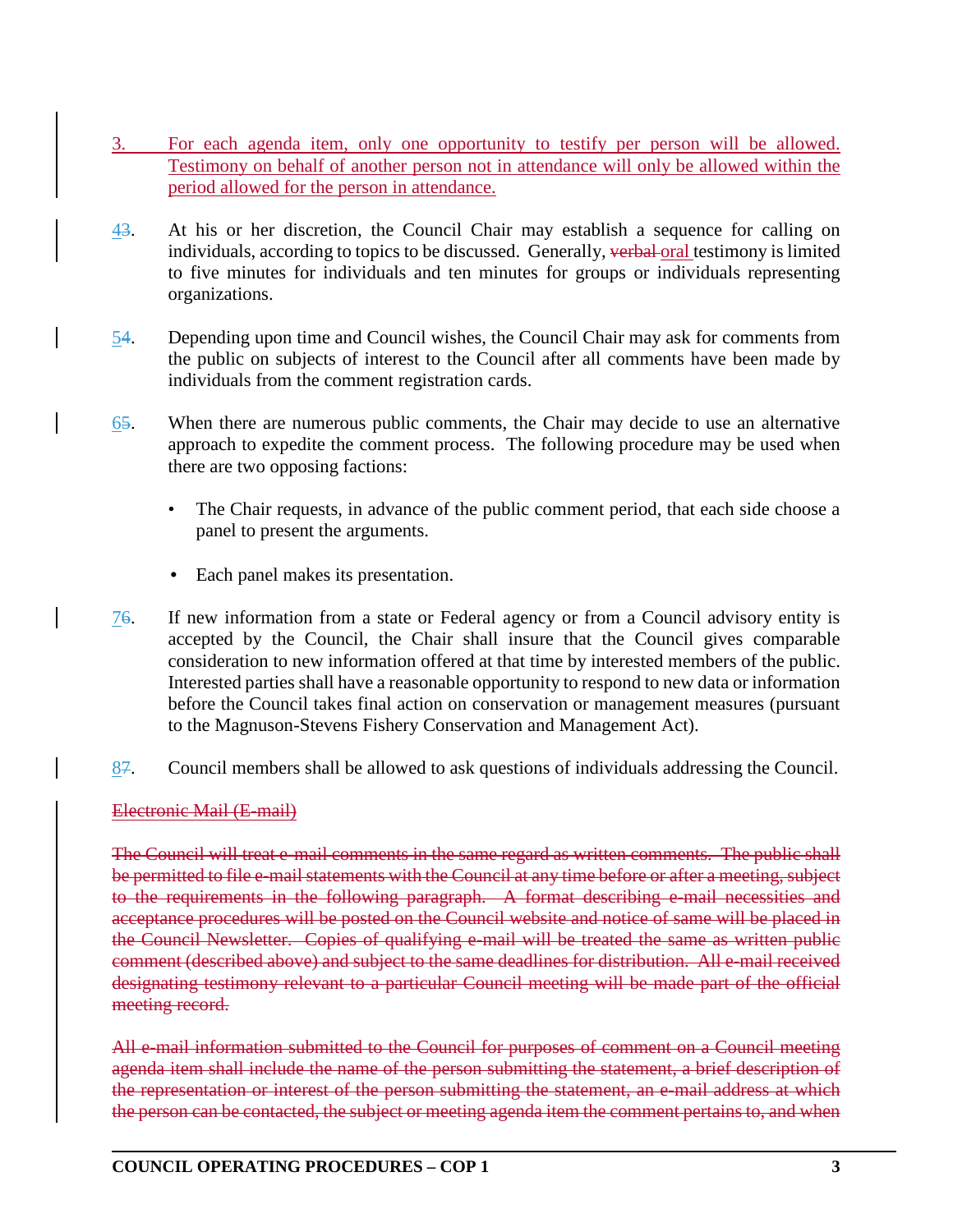relevant information is submitted, a statement of the source and date of such information. Attachments to e-mail may not be accepted as part of the e-mail comment.

To facilitate timely review by Council members, the following procedure will be followed:

- 1. Qualified e-mail comments regarding matters on a Council public meeting agenda received at the Council office no later than two weeks prior to the beginning of the Council meeting, or no later than a published notification deadline, will be printed and placed in the Council members briefing books distributed prior to the meeting. If multiple identical comments are received, only one representative copy will be included in the briefing books with the total number of such comments received noted on the copy. If appropriate, these comments will be summarized by staff at the Council meeting.
- Qualified e-mail submitted after the above deadline and by a published deadline during the week prior to the Council meeting will be distributed at the meeting as supplemental briefing material. If multiple identical comments are received, only one representative copy will be included in the supplemental briefing material with the total number of such comments received noted on the copy. If appropriate, these comments will also be summarized by staff at the Council meeting.
- 3. Qualified e-mails received after the deadline specified in number 2, above, will not be copied or distributed by the Council staff. In these instances, individuals are encouraged to attend the Council meeting and present their testimony orally and in writing.

# Public Notification of Meetings

## News Releases

Timely public notice of each regular meeting and each emergency meeting, including the time, place, and agenda topics for the meeting, shall be widely distributed via facsimile machine, electronically (e-mail and Council website), and/or U.S. Postal Service to individuals on mailing lists maintained by the Council and to local media in the major fishing ports of Washington, Oregon, and California (and in other regional areas having a direct interest in the affected fishery, e.g., Idaho). The notice also may be announced by such other means as will result in wide publicity. For purposes of this notice, the term "timely" will be defined as two weeks prior to the actual meeting. However, the Council recognizes that due to the expediency of some Council actions and/or other reasons deemed valid, such two-week advance notice may not always be possible.

## Federal Register Notices

Timely notice of each regular meeting, emergency meeting, and hearing also shall be published in the *Federal Register*. Council staff shall prepare this notice in coordination with the appropriate National Marine Fisheries Service (NMFS) regional office. In this context, the term "timely" shall denote submission of the notice to NMFS (at least 23 calendar days prior to the meeting) for publication in the *Federal Register*.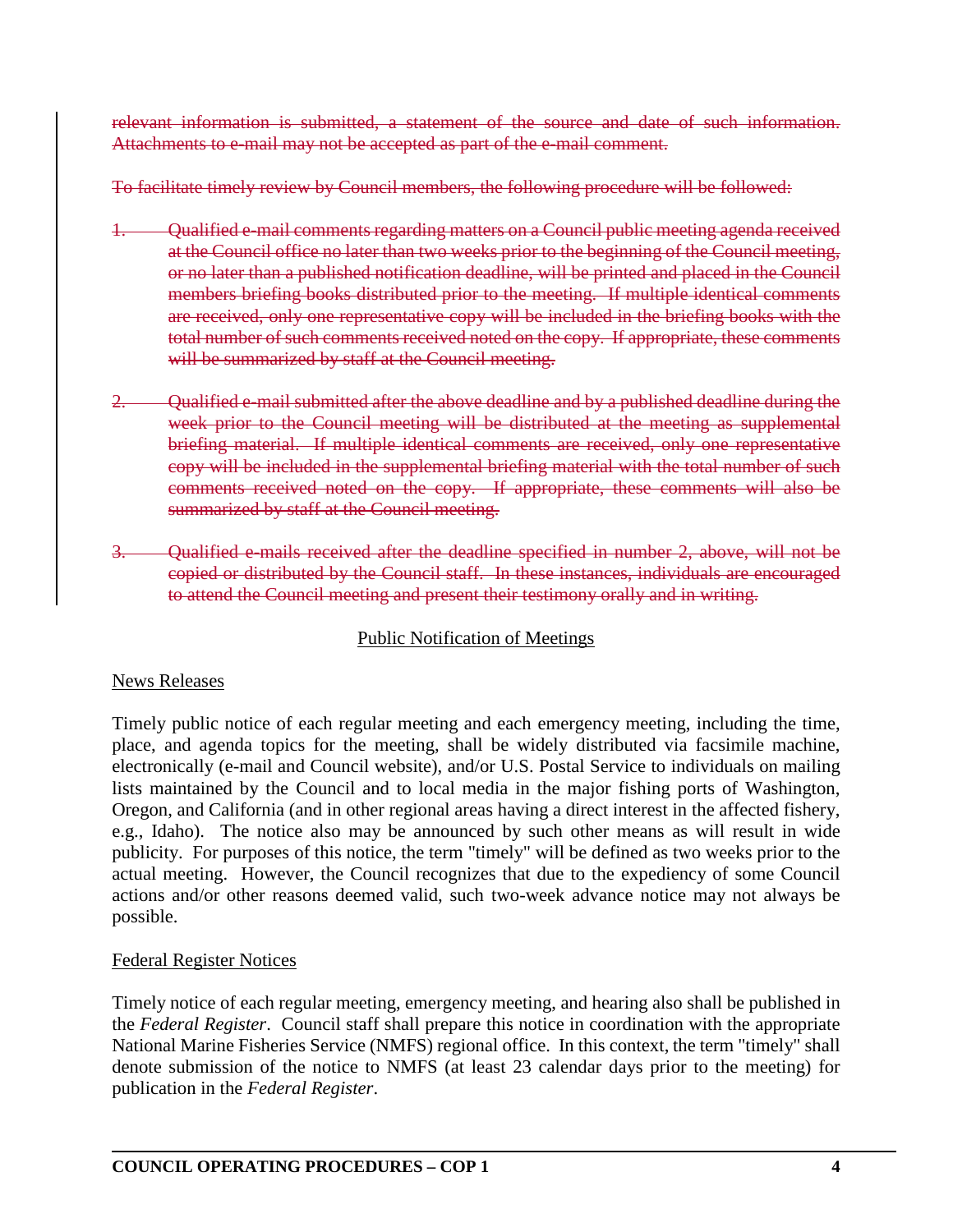The published agenda of the meeting may not be modified to include additional matters for Council action without public notice or within 14 days prior to the meeting date, unless such modification is to address an emergency action under section 305(c) of the Magnuson-Stevens Act, in which case public notice shall be given immediately.

## Voting Procedures

Robert's Rules of Order will be strictly enforced. Makers of motions must first be recognized by the Chair, and if an action is to be reconsidered, the motion for reconsideration must be made by an individual who originally cast a vote for the prevailing side.

### Motions

The maker of a motion must clearly and concisely state and explain the motion. After discussion and a call for the question, the motion must be restated clearly and concisely by the Chair before the vote is taken. Motions must be recorded in written form visible to each Council member present and the public if the action 1) requires approval or amendment of a fishery management plan (including any proposed regulations), 2) requests an amendment to regulations implementing a plan, or 3) is a recommendation for responding to an emergency. The written motion, as voted on, must be preserved as part of the record or minutes of the meeting, and include the exact vote of the Council members.

In the case of a telephonic vote, the Chair or the maker of the motion must clearly read the motion aloud immediately prior to the vote, such that everyone on the call understands the wording of the motion up for vote. The motion would then become part of the written record of the call/vote, which would also include the exact vote of the Council members.

### Votes

At the request of any voting member of the Council, the Council shall hold a roll call vote on any matter before the Council. The official minutes and other appropriate record of any Council meeting shall identify all roll call votes held, the name of each voting member present during each roll call vote, and how each member voted on each roll call vote. All other votes shall be by verbal indication. Council members/designees who are not in attendance may not vote by telephone.

A voting member of the Council may not vote on any Council matter that would have a significant and predictable effect on a financial interest of that Council member. A designated official (NOAA General Counsel) will determine whether a Council decision would have a significant and predictable effect on a financial interest of a member. An affected individual who may not vote may participate in Council deliberations relating to the decision after notifying the Council of the voting recusal and identifying the financial interest that would be affected.

For a vote on a Council finding that an emergency exists in a fishery, the exact number of votes (for, against, and abstaining) must be preserved as part of the record of the meeting.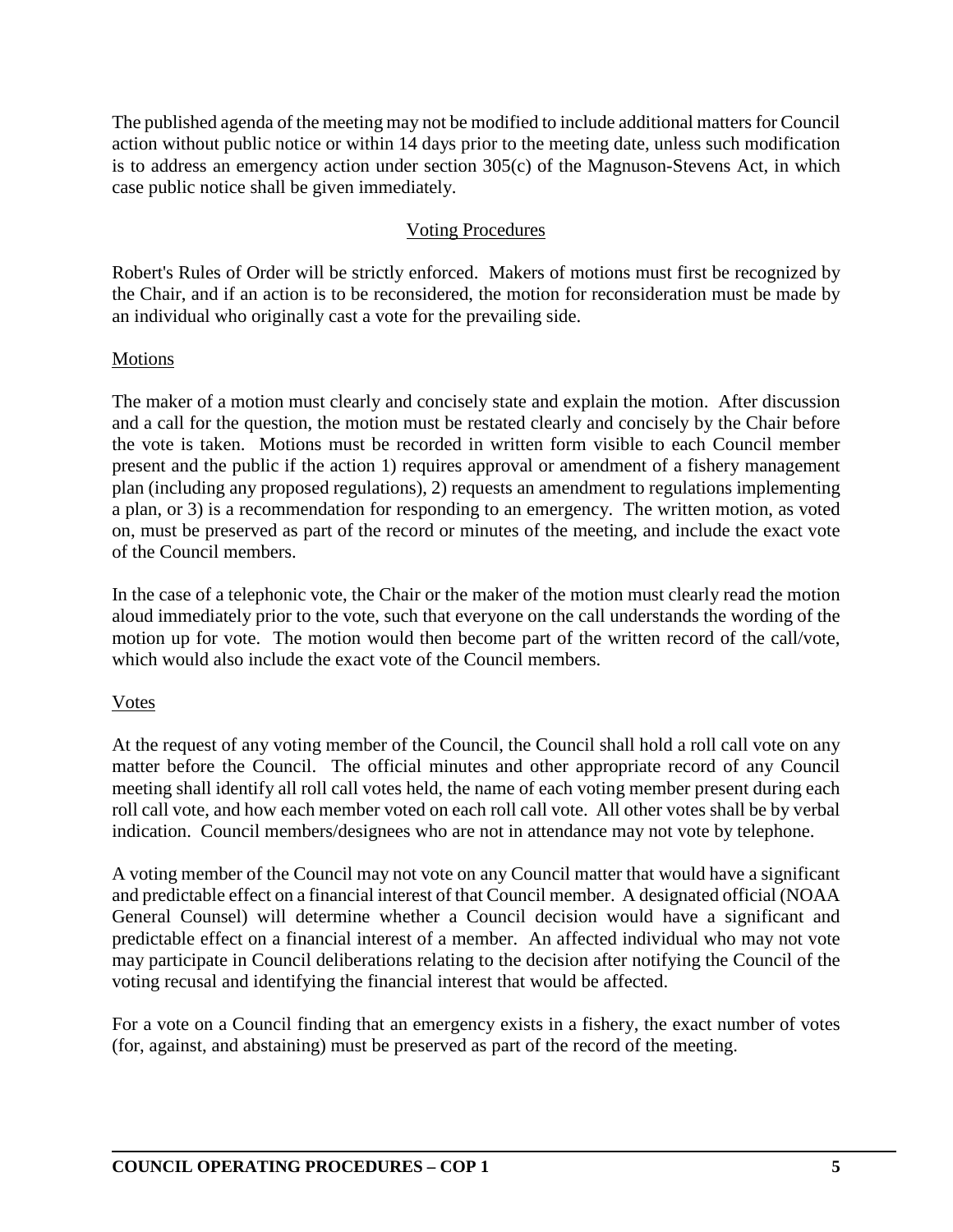#### Measures to Improve Meetings

#### Report Presentation

- Council staff, advisory body representatives, invitational speakers, and Council members should shorten all oral reports to the extent possible. For lengthy written reports, provide brief executive summaries highlighting major points.
- Provide written reports on items that are only informational and do not require Council action.
- Advisory subpanel reports should describe areas of consensus and differences. Individual subpanel members shall not provide public testimony as part of the subpanel presentation.
- In general, lengthy detailed presentations will be provided during joint advisory body meetings (e.g., Scientific and Statistical Committee, Groundfish Management Team, Groundfish Advisory Subpanel joint meetings to review stock assessment information) rather than during the Council session. Council members should endeavor to attend these advisory body meetings.

### SSC Reviews for Scientific Merit

• The SSC requires good documentation and ample review time in order to provide the best possible advice to the Council. Agencies and review document authors should be responsible for ensuring materials submitted to the SSC are technically sound, comprehensive, clearly documented, and identified by author. If there is any uncertainty on the part of authors regarding SSC expectations, authors should clarify assignments and expectations of deliverables with the meeting Chair. In order that there be adequate time for careful review, documents and materials destined for review by the SSC or any of its subcommittees must be received at the Council office at least two weeks prior to the meeting at which they will be discussed and reviewed, unless otherwise approved by the Executive Director. The Council will then provide copies to appropriate SSC members at least five working days prior to the meeting. If this deadline cannot be met, it is the responsibility of the author to contact the meeting Chair prior to the two-week deadline, so appropriate arrangements, rescheduling, and cancellations can be made in a timely and cost-effective manner. This deadline applies to all official SSC activities and meetings.

### Public Comments

- The Council Chair will limit the length of oral testimony to five minutes per individual and ten minutes per group or individual representing a group. At the discretion of the Chair, less time may be allotted. If less time is to be provided, the Chair shall announce this prior to the start of public testimony on an agenda item.
- The Council Chair will urge members of the public to not repeat comments provided by a previous public commenter.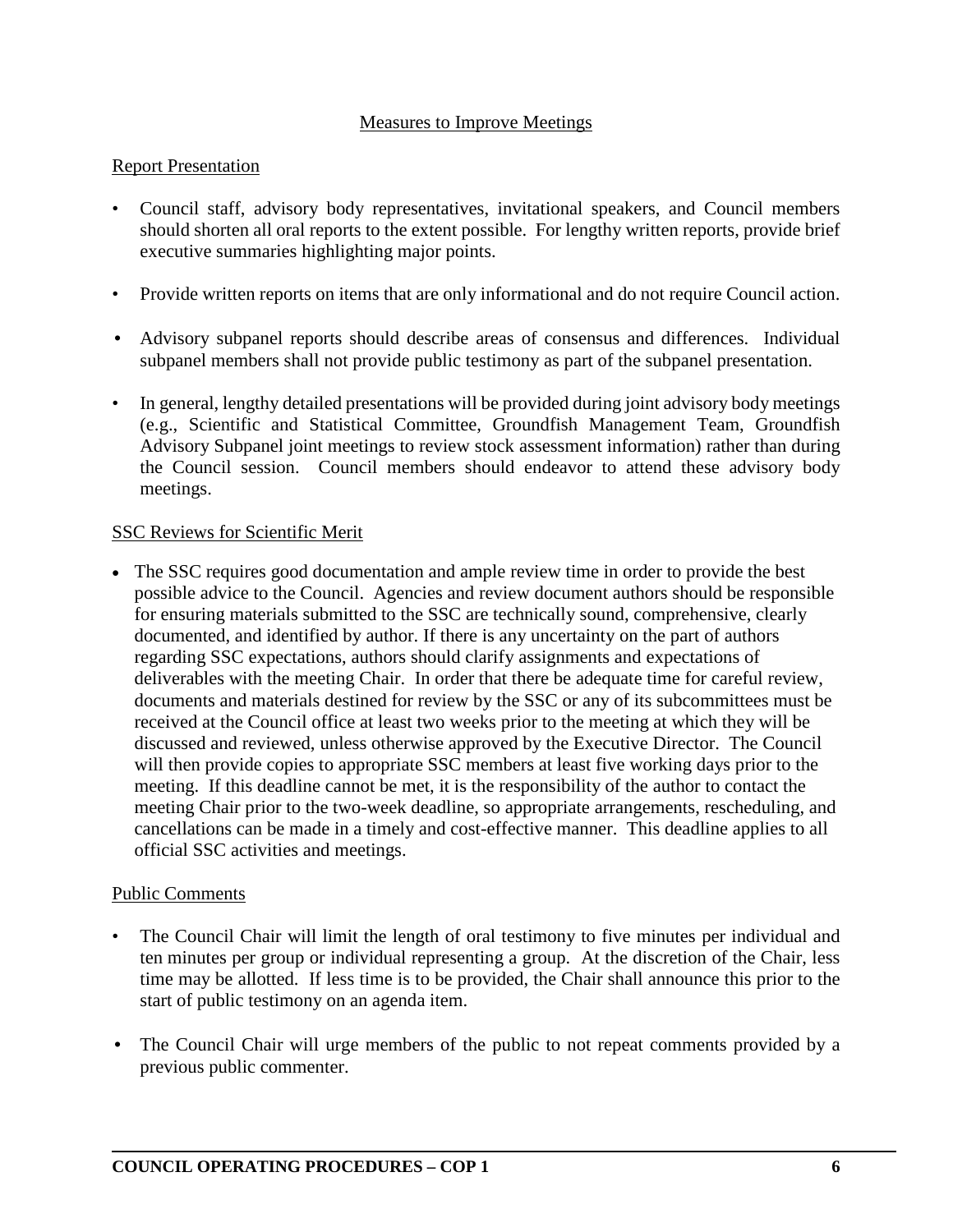• Council member debate and record development should be avoided during the public testimony period. Questions should be for clarification only.

#### Structure of Agenda

- As appropriate, the Council Chair will advise Council members of time limits for each agenda item. Time limits will not be rigidly enforced, but they may serve as a guide or reminder to focus discussion and be concise.
- Avoid placing too many weighty issues near the end of the meeting. Intersperse major items throughout the agenda to the extent possible.
- Review work load and next meeting agenda at or near the end of each meeting. Establish priorities for activities. Priorities should be publicized.
- Provide time for advisory subpanels to complete their work.

### Council Discussion and Debate

• Debate should be complete and not be arbitrarily limited, but it should be focused on the motion. (Robert's Rules limit members to two speeches per topic and ten minutes per speech.)

### MINUTESMEETING RECORD

A detailed meeting record of each Council meeting, including summary minutes, except for any closed session, shall be kept and shall contain a record of the persons present, a complete and accurate description of matters discussed and conclusions reached, and copies of all statements filed. At a subsequent meeting, the Council will review and adopt the meeting minutesrecord. A copy of the official meeting record shall be submitted to NMFS. The chairman shall certify the accuracy of the minutes record of each such meeting and submit a copy thereof to the Secretary. The meeting record shall be made available to any court of competent jurisdiction.

### STAFF RESPONSIBILITIES

In addition to drafting meeting minutesrecord, the staff will prepare brief, pre-Council meeting issue summaries, identifying issues and options for each agenda action item. These summaries are provided in the briefing books.

### NEW MEMBER ORIENTATION

New Council members will be provided with a one-day to two-day briefing session with appropriate Council members, staff, and advisory Chairs (Scientific and Statistical Committee, advisory subpanels, and plan development/management Teams) prior to their first Council meeting. During this session, both mechanics of operation and management issues and techniques will be addressed. In addition, new members will attend the Council Chair's briefing for the first two Council meetings.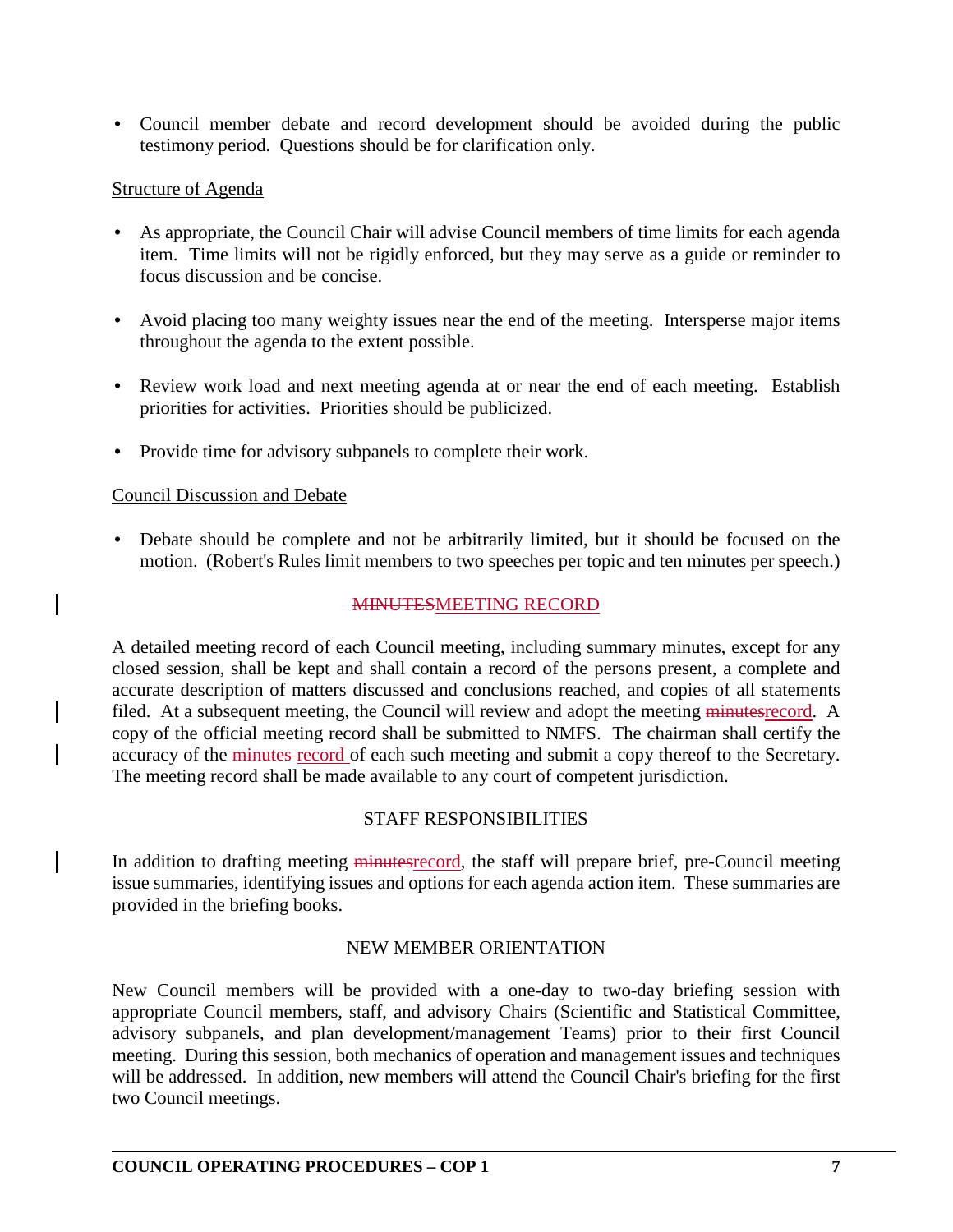#### COUNCIL CHAIR'S BRIEFING

The Council Chair's briefing is for the purpose of briefing the Council Chair and not a forum for debate or discussion of the issues.

#### QUICK RESPONSE PROCEDURE

This procedure addresses Council comments to other entities on actions proposed by those entities. It does not include fishery management action items that are the responsibility of the Council and must be approved by the Council at a regular or emergency meeting.

For new policy matters that will be implemented or have a comment deadline prior to the next Council meeting, the Council Chair is authorized to send a letter on behalf of the Council using the following procedure:

Staff will distribute a summary of the issue and a proposed response to all Council members. If the Council Chair receives a response from at least one voting member from each state, staff may send an official Council comment letter taking into account the responses received from members. Consensus is not required.

#### **OFFICERS**

The Chair and up to two Vice Chairs of the Council shall be elected by majority vote of Council members present and voting. Generally, elections are held during the June Council meeting. Officers shall serve one-year terms, which commence August 11 and end August 10 of the following year. Appointments may be renewed for additional one-year terms by majority Council vote at the next June meeting. The Chair may not serve more than two consecutive one-year terms.

#### STANDING COMMITTEES

Standing committees can consist of Council members or a combination of Council and non-Council members. Members are appointed by the Council Chair and serve indefinite terms.

#### Budget Committee

The Budget Committee shall be composed of Council members or Council-member designees and have no more than seven voting members, among whom include:

- The Council Chair:
- One voting member from each state, which could be an agency director/designee, an obligatory or at-large appointee. The Council Chair could serve as one of these members;
- One at-large member
- A representative of the Pacific States Marine Fisheries Commission and;
- A representative of the National Marine Fisheries Service West Coast Region.

The Budget Committee shall elect its chair and vice-chair from among its members. Appointments and election of officers shall generally occur at the June or September Council meetings.